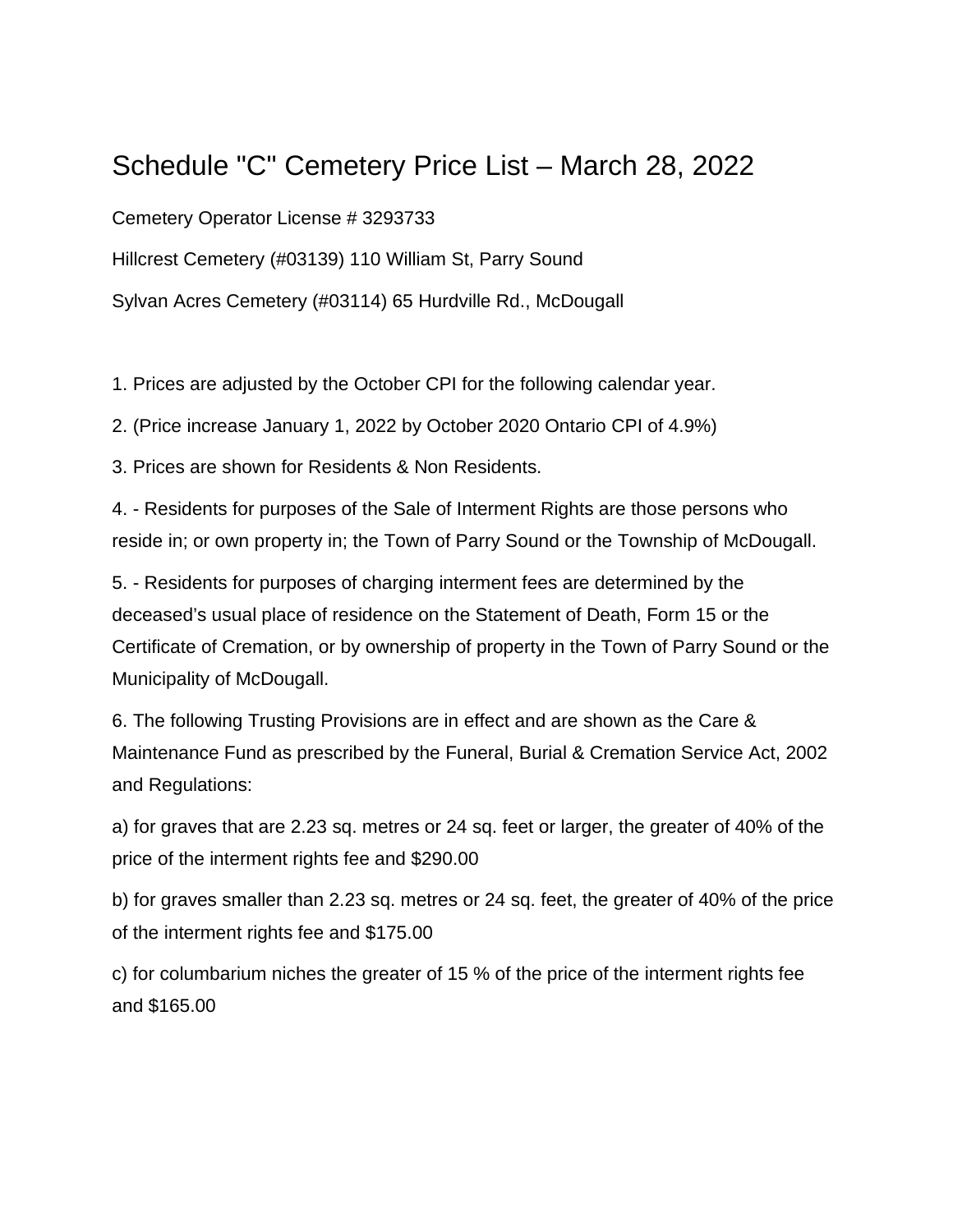# **Sale of Interment Rights**

Please refer to the cemetery by-law in its entirety for complete rules & regulations.

Each single grave may have a total of 6 interments, this being a combination of caskets & cremations, a maximum of 2 caskets, 1 at double depth in a crypt or vault and 1 at standard depth and 4 cremations OR 1 casket and 5 cremations OR 6 cremations.

2 graves are double the above numbers as 4 graves would be quadrupled the above numbers.

Each cremation plot may have a total of 4 interments.

Each columbarium niche may have a total of 2 interments.

| Please refer to the applicable pricing chart - resident or non-resident |  |
|-------------------------------------------------------------------------|--|
|-------------------------------------------------------------------------|--|

| <b>Residents</b>       |               |             |           |            |            |
|------------------------|---------------|-------------|-----------|------------|------------|
|                        | Interment     | Care &      | Engraving | <b>HST</b> | Total      |
|                        | <b>Rights</b> | Maintenance |           |            |            |
| <b>Single Grave</b>    | \$487.24      | \$290.00    | N/A       | \$101.04   | \$878.28   |
| <b>Two Graves</b>      | \$976.12      | \$390.45    | N/A       | \$177.66   | \$1,544.23 |
| <b>Four Graves</b>     | \$1,756.18    | \$702.47    | N/A       | \$319.62   | \$2,778.27 |
| <b>Cremation Grave</b> | \$245.61      | \$175.00    | N/A       | \$54.68    | \$475.29   |
| Columbarium            |               |             |           |            |            |
| Niche - Tall           |               |             |           |            |            |
| Tall - Row A           | \$1,172.68    | \$175.90    | \$586.50  | \$251.57   | \$2,186.65 |
| Tall - Row B           | \$1,172.68    | \$175.90    | \$586.50  | \$251.57   | \$2,186.65 |
| Tall - Row C           | \$1,042.65    | \$165.00    | \$586.50  | \$233.24   | \$2,027.39 |
| Tall - Row D           | \$901.71      | \$165.00    | \$586.50  | \$214.92   | \$1,868.13 |
|                        |               |             |           |            |            |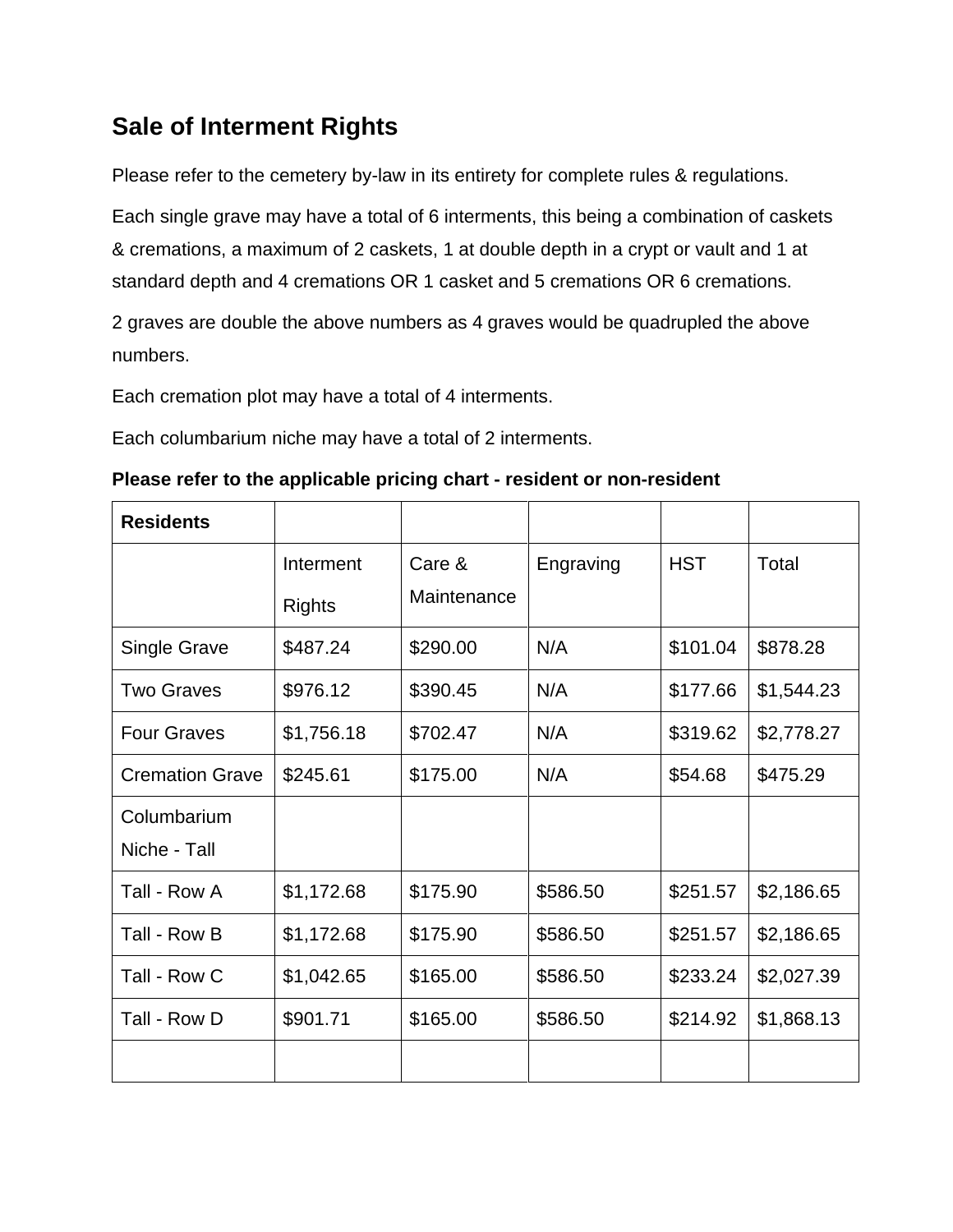| <b>Residents</b>             |                            |                       |           |            |            |
|------------------------------|----------------------------|-----------------------|-----------|------------|------------|
|                              | Interment<br><b>Rights</b> | Care &<br>Maintenance | Engraving | <b>HST</b> | Total      |
| Columbarium<br>Niche - Short |                            |                       |           |            |            |
| Short - Row C                | \$1,042.65                 | \$165.00              | \$586.50  | \$233.24   | \$2,027.39 |
| Short - Row D                | \$901.71                   | \$165.00              | \$586.50  | \$214.92   | \$1,868.13 |

#### See below for Non – Resident chart

| <b>Non Residents</b>        |                            |                       |           |            |            |
|-----------------------------|----------------------------|-----------------------|-----------|------------|------------|
|                             | Interment<br><b>Rights</b> | Care &<br>Maintenance | Engraving | <b>HST</b> | Total      |
| <b>Single Grave</b>         | \$976.12                   | \$390.45              | N/A       | \$177.66   | \$1,544.23 |
| <b>Two Graves</b>           | \$1,976.02                 | \$790.41              | N/A       | \$359.63   | \$3,126.06 |
| <b>Four Graves</b>          | \$3,512.13                 | \$1,404.85            | N/A       | \$639.21   | \$5,556.19 |
| <b>Cremation Grave</b>      | \$487.24                   | \$194.89              | N/A       | \$888.68   | \$770.81   |
| Columbarium<br>Niche - Tall |                            |                       |           |            |            |
| Tall - Row A                | \$2,338.87                 | \$350.83              | \$586.50  | \$425.91   | \$3,702.11 |
| Tall - Row B                | \$2,338.87                 | \$350.83              | \$586.50  | \$425.91   | \$3,702.11 |
| Tall - Row C                | \$2,085.31                 | \$312.80              | \$586.50  | \$388.00   | \$3,372.61 |
| Tall - Row D                | \$1,824.77                 | \$273.72              | \$586.50  | \$349.05   | \$3,034.04 |
|                             |                            |                       |           |            |            |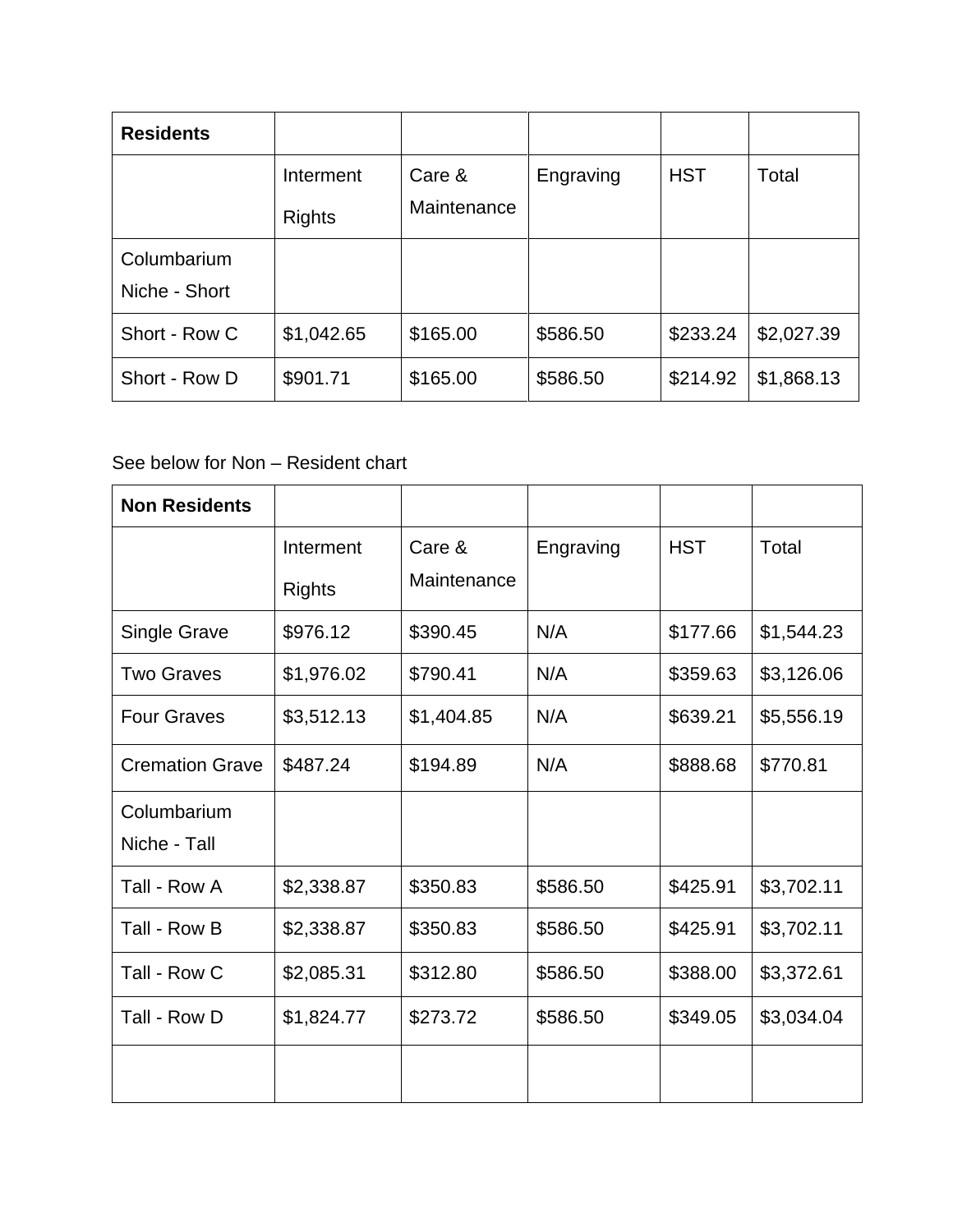| <b>Non Residents</b>         |                            |                       |           |            |            |
|------------------------------|----------------------------|-----------------------|-----------|------------|------------|
|                              | Interment<br><b>Rights</b> | Care &<br>Maintenance | Engraving | <b>HST</b> | Total      |
| Columbarium<br>Niche - Short |                            |                       |           |            |            |
| Short - Row C                | \$2,085.31                 | \$312.80              | \$586.50  | \$388.00   | \$3,372.61 |
| Short - Row D                | \$1,824.77                 | \$273.72              | \$586.50  | \$349.05   | \$3,034.04 |

## **Interment (Opening & Closing) Fees**

1. All interments are subject to a licence fee of \$13.63 (hst exempt) which will be remitted to the Bereavement Authority of Ontario.

2. Winter Burials – see below

3. Interments will be performed - Monday to Friday 8:00am – 4:00pm and Saturday 8:00 am – 12noon, April 15th to November 15th; subject to extension, weather permitting.

4. Spring Interments will be performed Tuesday to Friday 8:00 am - 4:00 pm, after April 15th, weather permitting, and before May 15th, weather permitting.

5. Additional fees outlined below apply after 2:00 pm or 3:00pm weekdays & on Saturday mornings.

- 6. Vault charge = temporary entombment of caskets November 15th –May15th.
- 7. Chapel at Hillcrest Cemetery is available for committal services.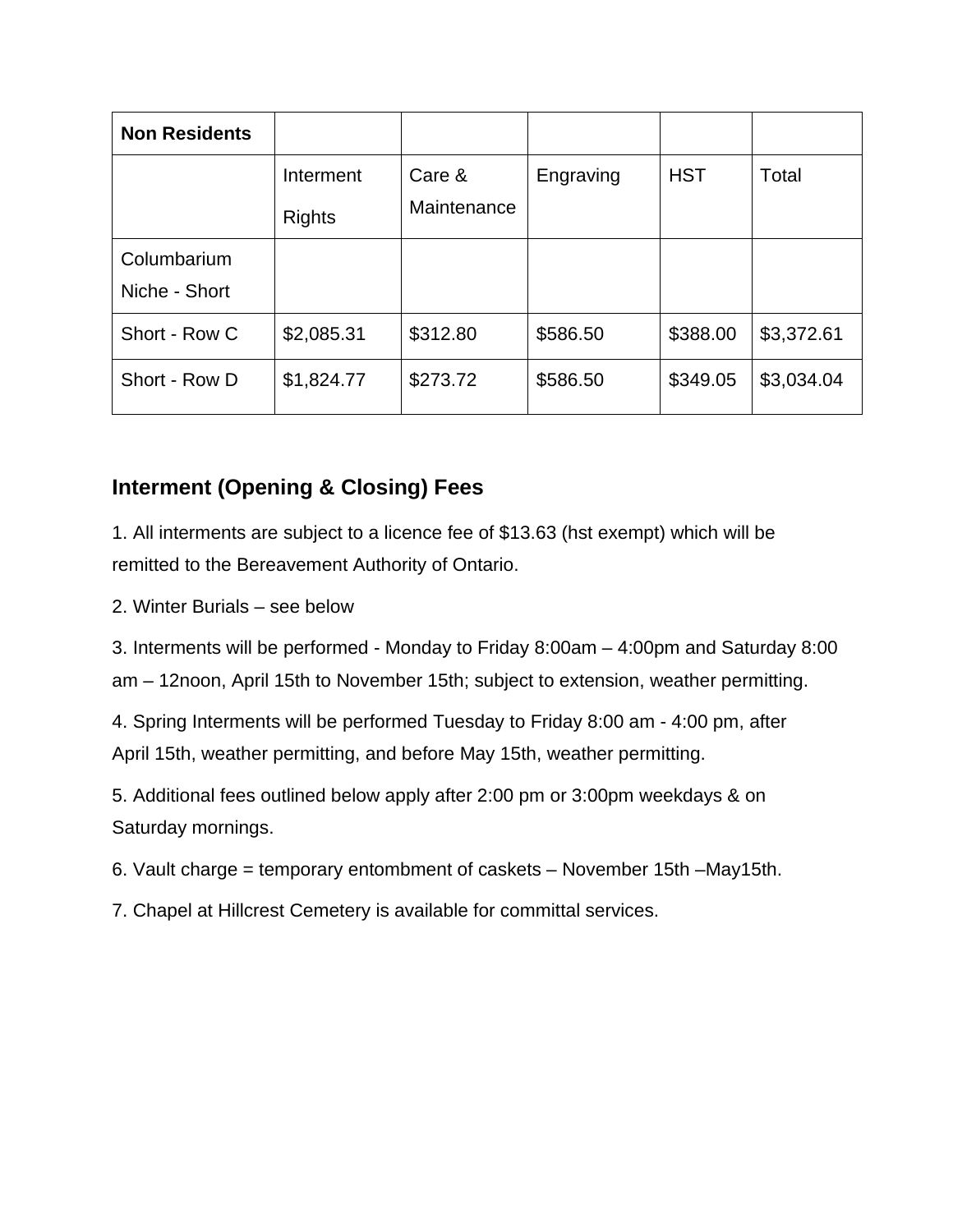## **Interment Fees**

| <b>Residents</b>                  |           |            |            |          |
|-----------------------------------|-----------|------------|------------|----------|
|                                   | Fee       | <b>HST</b> | <b>BAO</b> | Total    |
| Child to 5 Years                  | \$258.95  | \$33.66    | \$13.63    | \$306.24 |
| Stillborn Infant                  | \$236.81  | \$30.79    | \$13.63    | \$281.23 |
| Adult                             | \$591.12  | \$76.85    | \$13.63    | \$681.60 |
| <b>Cremated Remains in Ground</b> | \$236.81  | \$30.79    | \$13.63    | \$281.23 |
| <b>Cremated Remains in Niche</b>  | \$177.70  | \$23.10    | \$13.63    | \$214.43 |
| <b>Winter Burial</b>              | See Below |            |            |          |
| Storage - Winter Only             | \$216.30  | \$28.12    |            | \$244.42 |
| <b>Chapel Use</b>                 | \$89.14   | \$11.59    |            | \$100.73 |
| After 3:00 PM Surcharge for       | \$147.62  | \$19.19    |            | \$166.81 |
| cremation interments              | per hour  | per hour   |            | per hour |
| OR After 2:00 PM Surcharge for    |           |            |            |          |
| casket interments                 |           |            |            |          |
| Saturday Surcharge - Cremation    |           |            |            |          |
|                                   | \$317.85  | \$41.32    |            | \$359.17 |
| Saturday Surcharge - Casket       |           |            |            |          |
|                                   | \$635.69  | \$82.64    |            | \$718.33 |

Non Resident pricing – next page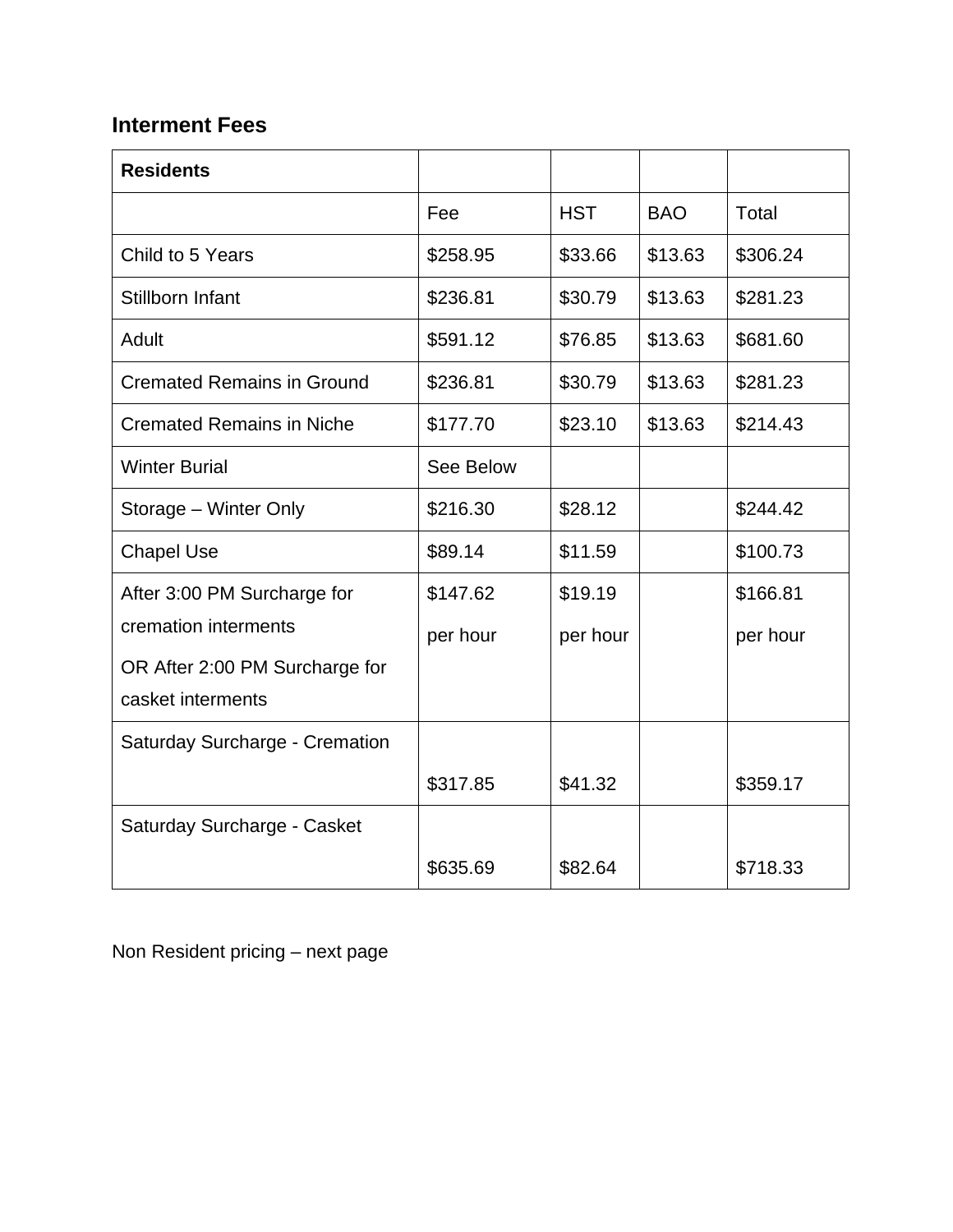## **Interment Fees**

| <b>Non Residents</b>              |           |            |            |          |
|-----------------------------------|-----------|------------|------------|----------|
|                                   | Fee       | <b>HST</b> | <b>BAO</b> | Total    |
| Child to 5 Years                  | \$628.96  | \$81.76    | \$13.63    | \$724.35 |
| Stillborn Infant                  | \$442.93  | \$57.58    | \$13.63    | \$514.14 |
| Adult                             | \$827.40  | \$107.56   | \$13.63    | \$948.59 |
| <b>Cremated Remains in Ground</b> | \$442.93  | \$57.58    | \$13.63    | \$514.14 |
| <b>Cremated Remains in Niche</b>  | \$355.44  | \$46.21    | \$13.63    | \$415.28 |
| <b>Winter Burial</b>              | See Below |            |            |          |
| Storage – Winter Only             | \$280.52  | \$36.47    |            | \$316.99 |
| <b>Chapel Use</b>                 | \$89.14   | \$11.59    |            | \$100.73 |
| After 3:00 PM Surcharge for       | \$147.62  | \$19.19    |            | \$166.81 |
| cremation interments              | per hour  | per hour   |            | per hour |
| OR After 2:00 PM Surcharge for    |           |            |            |          |
| casket interments                 |           |            |            |          |
| Saturday Surcharge - Cremation    |           |            |            |          |
|                                   | \$317.85  | \$41.32    |            | \$359.17 |
| Saturday Surcharge - Casket       |           |            |            |          |
|                                   | \$635.69  | \$82.64    |            | \$718.33 |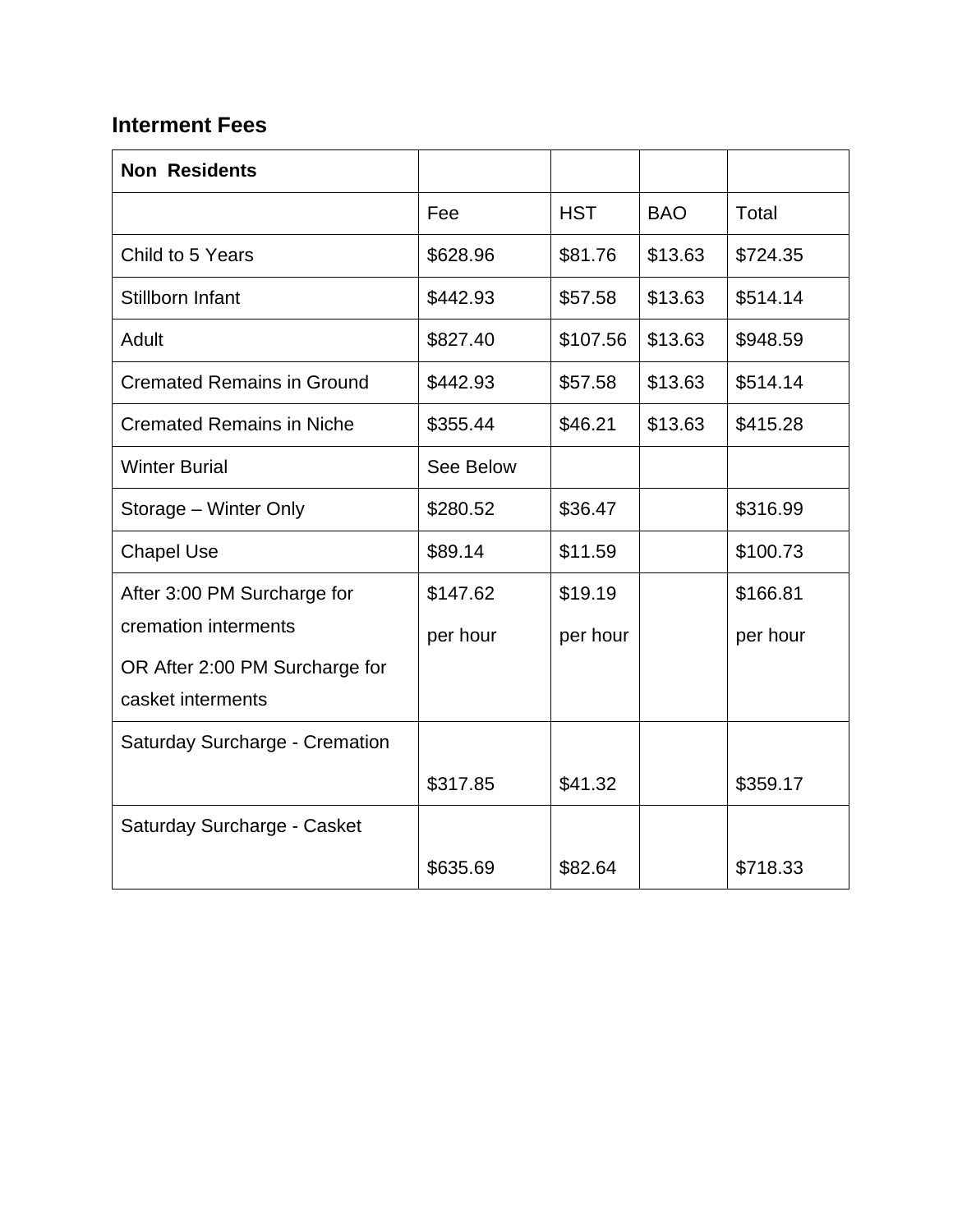#### **Miscellaneous Fees for Service**

| <b>Supplies &amp; Services</b>                                                                    |          |            |          |
|---------------------------------------------------------------------------------------------------|----------|------------|----------|
|                                                                                                   | Fee      | <b>HST</b> | Total    |
| Corner Posts (up to 4) Placing & Setting                                                          | \$176.87 | \$22.99    | \$199.86 |
| Flat Marker Placement in conjunction with a<br>cremation interment                                | \$176.87 | \$22.99    | \$199.86 |
| Monument or Marker Staking Order Fee                                                              | \$89.65  | \$11.65    | \$101.30 |
| Transfer Fee – lot registration/ownership – plus                                                  | \$74.37  | \$9.67     | \$84.04  |
| Difference between Resident and Non Resident<br>rate, if applicable, see Item 6 (4) of the by-law |          |            |          |
| <b>Duplicate Certificate of Interment Rights</b>                                                  | \$74.37  | \$9.67     | \$84.04  |

### **Contributions to Care and Maintenance Fund for Markers and Monuments**

As prescribed by the Funeral, Burial & Cremation Services Act, 2002 and Regulations.

|                                                                                                                    | Fee      | <b>HST</b> | Total    |
|--------------------------------------------------------------------------------------------------------------------|----------|------------|----------|
| Flat marker less than 1,116.13 square centimeters<br>(173 sq. in.) flush with ground                               | \$0      | \$0        | \$0      |
| Flat marker measuring at least 1,116.13 square<br>centimeters (173 sq. in.) flush with ground                      | \$100.00 | \$13.00    | \$113.00 |
| Pillow marker over 1,116.13 square centimeters(173 sq.<br>in.) on pad above ground, sloped or flat, including base | \$200.00 | \$26.00    | \$226.00 |
| Upright monument up to 1.22 metres (4 ft.) in width and<br>1.22 meters (4 ft.) in height, including base           | \$200.00 | \$26.00    | \$226.00 |
| Upright monument over 1.22 metres (4 ft. in) width and<br>1.22 meters $(4 \text{ ft.})$ in height                  | \$400.00 | \$52.00    | \$452.00 |